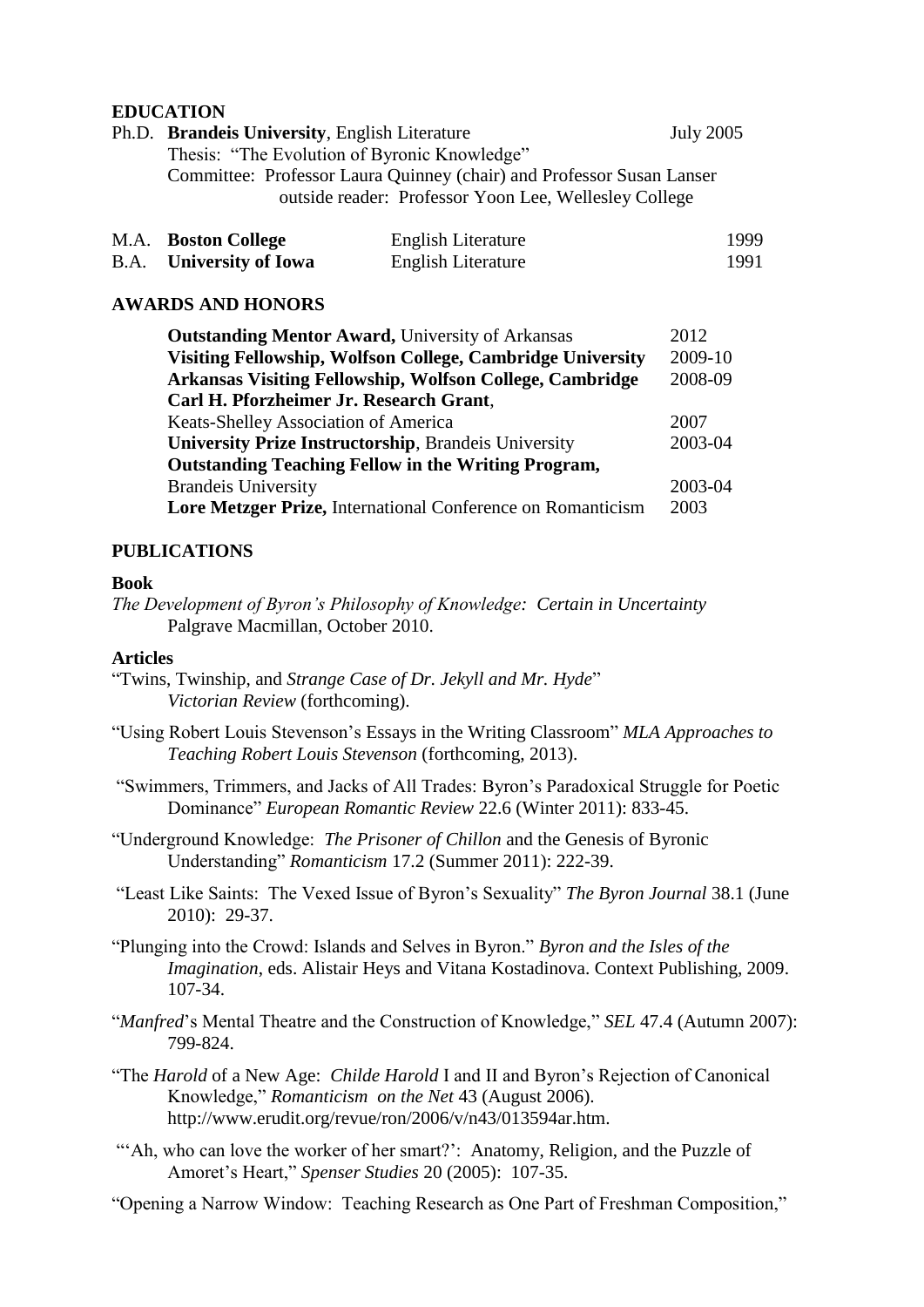*Lore: An E-Journal for Teachers of Writing*, Fall 2003 http://www.bedfordstmartins.com/lore-fa03/stairwell/index.htm.

- "Weaving by Night and Day: Entrapment in *The Lady of Shalott*." *The Review of the Pre-Raphaelite Society* 10:1 (Spring 2002): 2-11.
- "*La Belle Dame* Pitiless or Pitiful?" *The Review of the Pre-Raphaelite Society* 9:2 (Autumn 2001): 12-21.

#### **Shorter Publications**

Introduction. *The Broadview Anthology of British Literature: The Age of Romanticism*, Broadview Press (2006).

Instructor Guides

William Blake Lord Byron Percy Bysshe Shelley Dorothy Wordsworth

*The Broadview Anthology of British Literature: The Age of Romanticism*, Broadview Press. (guides published online, 2007-08)

Introduction, annotation, and selection, Lord Byron extracts, Introduction and annotation, Samuel Taylor Coleridge extracts, *The Broadview Anthology of British Literature: The Age of Romanticism*, Broadview Press (2006).

"Charles Fenno Hoffman." *Dictionary of Literary Biography: Antebellum Writers in New York*. 2nd Series. Vol. 250. Boston: Gale, 2002. 184-88.

#### **Editorial Positions**

Contributing Editor, *The Broadview Anthology of British Literature: The Age of Romanticism,* Broadview Press (2006).

### **External Reader**

*European Romantic Review*, *Romanticism*

### **INVITED APPEARANCES**

"The Academic Minute," NPR. 24 February 2012.

"In Our Time," BBC Radio 4. 6 January 2011. http://www.bbc.co.uk/programmes/b00xmx42

#### **Supervised Undergraduate Dissertations on:**

Consumption and Keats; carriages in the eighteenth-century novel; Yeats and authorial voice; Tennyson and anomie; art and criticism in Tennyson and Arnold, Swift and scatology;; theatrical imagery in Romantic representations of the French Revolution; the performance of self in *Don Juan*; the liberal subtext of Jane Austen; flower imagery in Margaret Atwood; doubles in Robert Louis Stevenson; opium as a trope in Keats, Coleridge, and DeQuincey; religion in the works of Cormac McCarthy; women and society in the works of Edith Wharton

#### **Supervised M.A. or Ph.D. Theses on:**

Temporality in Scott, Byron, and Austen; the domestic in  $19<sup>th</sup>$ -century literature; reading and discipline in eighteenth-century and Romantic literature; Gothic